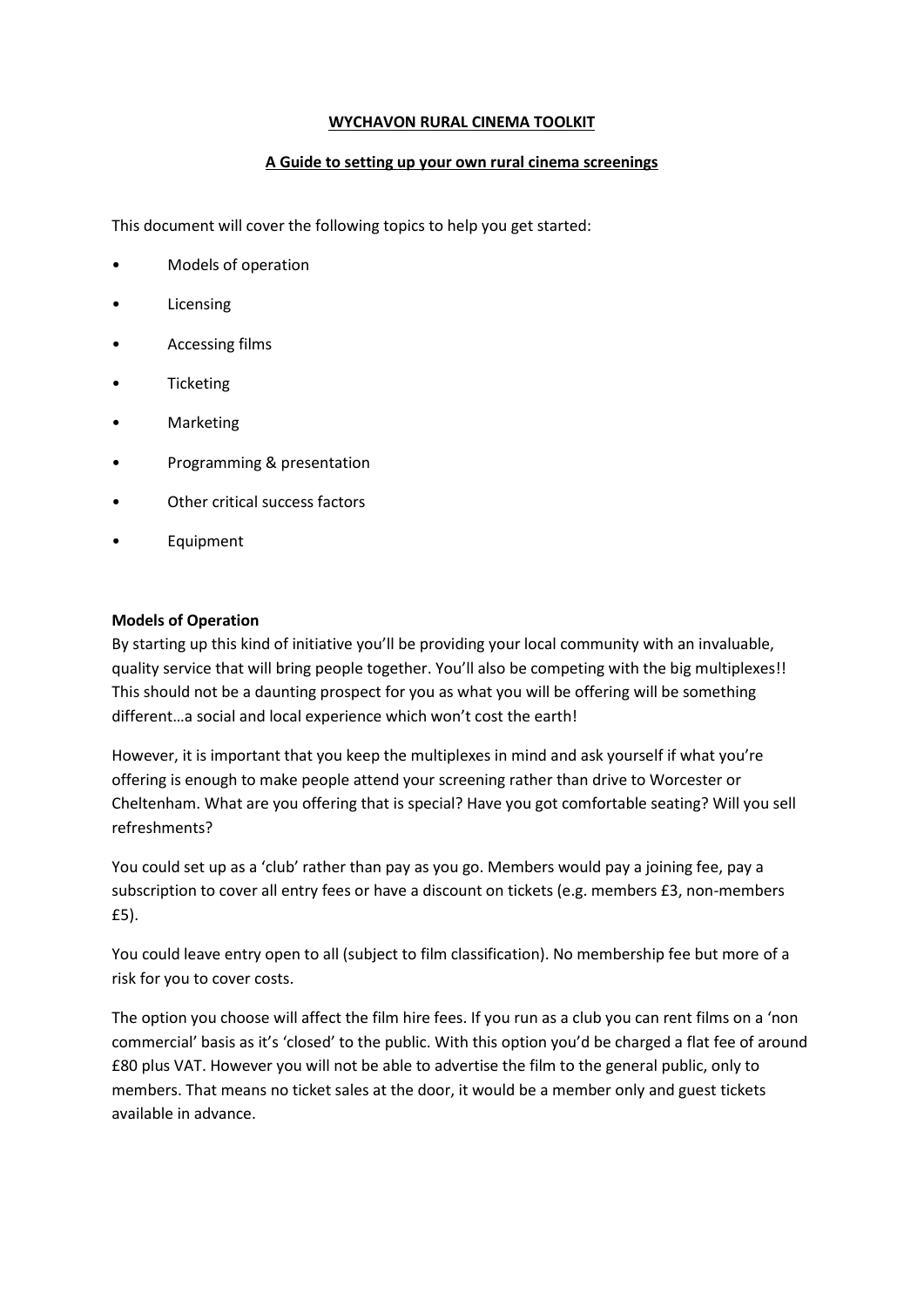The other open is to be 'open to all'. This is usually charged as a percentage of ticket sales (typically 35%). You would be able to advertise the film showing to the public with no restrictions, exactly on the same basis as the multiplex.

## **Licensing**

There are 2 types of licences:

- Local authority
- Film distributor

#### **Local authority**

First of all when setting up a mobile/community cinema you must first ask yourself where will you show these films? Village hall? Local pub? Has the venue got a premises licence? If so, what is included on this licence? Does it include permission to show films? The village hall/pub may already have a licence, but you may need to update this licence to include the showing of films. If you do need to get a premises licence to show films contact Worcestershire Regulatory Services www.worcsregservices.gov.uk

## **Film distributer**

The film distributor will issue you with a licence to show a particular film on a particular day. This is your proof that you're not pirating the film. It is absolutely forbidden to charge any entry fee for a DVD simply rented form a local shop. Indeed public performance of any film is prohibited even if you own the disk and it is a 'private' group. Distributors will allow you to use a DVD of your own or one rented for the night provided you have the 'licence' to show for them.

You have to pay to show a film for a flat fee for a film club or a commercial hire fee/box office split of approximately 35% of the takings for fully open shows.

You can purchase your licence from companies such as Filmbank Medi[a www.filmbankmedia.com](http://www.filmbankmedia.com/) or there are other organisations with smaller (but growing) ranges of material - tr[y www.themplc.co.uk](http://www.themplc.co.uk/) 1 screening will cost you £83.

Other useful places include British Federation of Film Societies http://cinemaforall.org.uk/

#### **Accessing films**

You now have to ask yourself what kind of films you want to show. If you're confident that villagers will want to see older films then you can buy your films from various outlets as you wish. However, if you want to show new films, those who have been showing at cinemas but not yet released on DVD, then you can do this via various film suppliers. You have several options here:

#### 1. Film Bank

Filmbank Media Distributors Limited (Filmbank) is a joint venture company owned by Warner Bros. Entertainment UK and Sony Pictures Releasing, representing many of the leading Hollywood, Bollywood and Independent film studios in the area of film usage outside the cinema and home. To show a film, outside the home, you need permission from the owner of the copyright (the studio or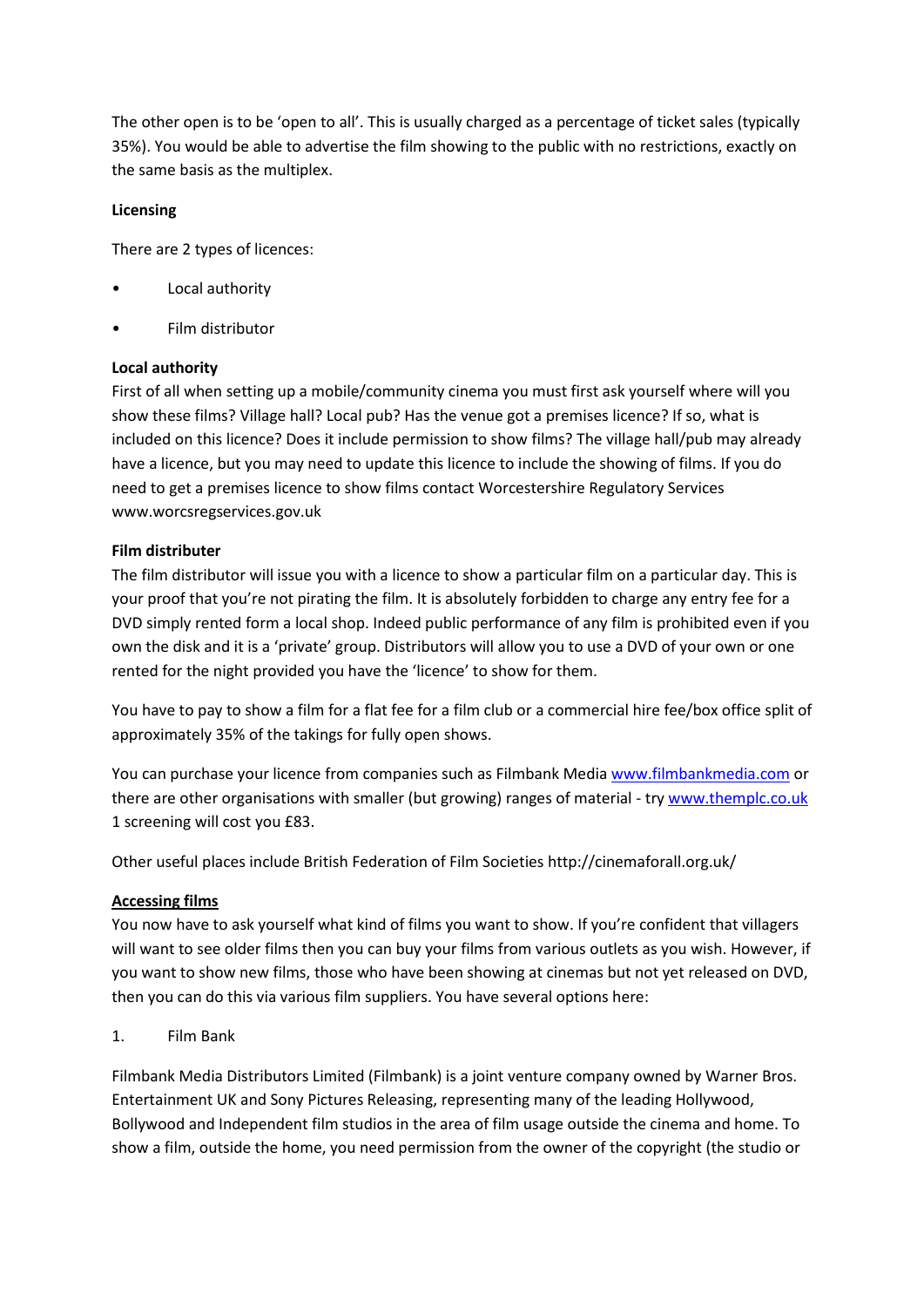the authorised distributor) from the major Hollywood, Bollywood studios, as well as some of the leading independents, Filmbank can give you that permission.

Filmbank provides content to a number of diverse markets such as schools, hotels, ferries, trains, film societies and community film groups. It operates in over 75 international countries and territories including most of the major hotel chains.

From here you need to choose which film licence suits you better, Single Title Screening Licence (STSL) or Public Video Screening Licence (PVSL). Please visit the licensing webpage for more information http://www.filmbank.co.uk/which\_licence.asp or call 0207 984 5950

2. Live and Local or Flicks in the Sticks

Both these companies will not only offer advice in setting up a community cinema facility, but also offer to run these film events for you.

They both offer a service where they provide a qualified projectionist who will provide the equipment, trailers and will show the film in a smooth professional way. All you do it sit back and enjoy the experience!

For more information Live and Local [www.liveandlocal.org.uk](http://www.liveandlocal.org.uk/) or Flicks in the Sticks [www.artsalive.co.uk](http://www.artsalive.co.uk/)

## 3. BFFS

The British Federation of Film Societies (BFFS) is the national support and development organisation for the film society and community cinema movement.

Established in 1946, BFFS has successfully weathered the considerable changes in the cinema landscape over seven decades and today stands for the right of all communities to determine their own access to film culture.

BFFS will:

- Provide hands-on support for emerging film societies and community cinemas
- Offer advice and support covering all aspects of film society operation
- Work with other organisations such as Regional Screen Agencies, the British Film Institute and the Independent Cinema Office on behalf of film societies and community cinemas
- Provide training, conference and networking opportunities
- Publish information and educational material
- Develop member benefits and access to discounts and offers from partners

For more information please visit the BFFS website http://www.bffs.org.uk/ or contact http://cinemaforall.org.uk/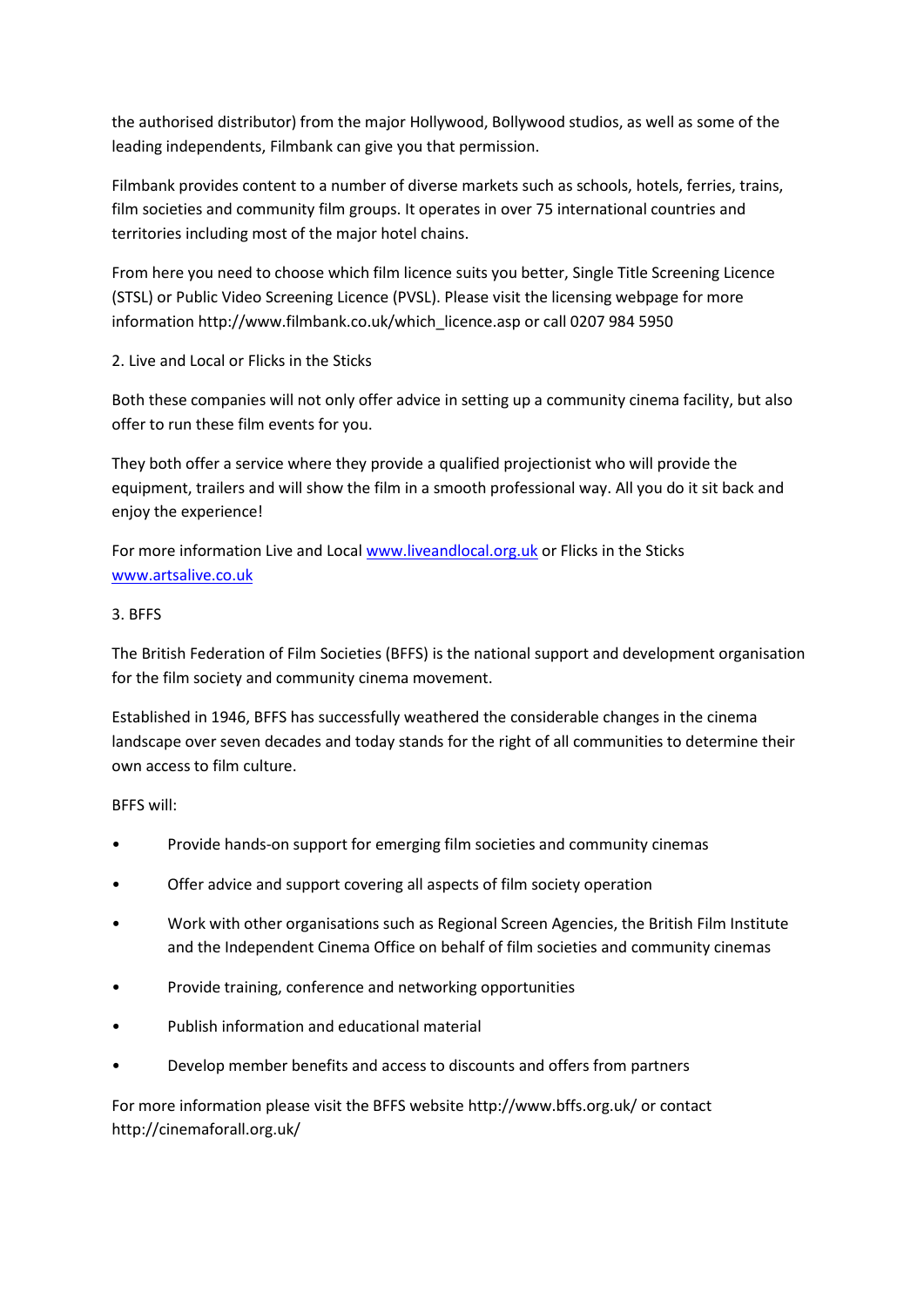If you are interested in starting a cinema club it might be worth you reading through the BFFS starter pack

# **Ticketing**

When setting the price of your tickets it's imperative to take into account what the true cost of showing your film is. This should include the cost of hiring the film itself, venue hire, publicity, and possibly even cost incurred by volunteers. It would also be useful to consider a 'rainy day' fund to cover films that don't end up attracting large audiences.

However, do not undersell the show. If you don't charge enough people won't value it or take it seriously. Multiplexes are becoming very expensive, then add transport costs, parking, refreshments etc. and all of a sudden the cost triples!

Be competitive yet realistic. With all costs incurred what would make you at least break even? The guide ticket price is around £5 but you may feel this is too much or too little. You could offer one price for advanced booking and another price for on the door. Will you offer concessions for kids or the elderly or will it be one fixed price?

You may even consider opening a bank account in the Cinema Club's name and build a reserve. It may also be worth setting up as a constituted group or even set yourselves up as a community enterprise.

## **Marketing**

Marketing is key to the success of your film showings, both before each screening and at the screening itself. Here are some suggestions:

- 1. Place an advert or story in your local newspaper, newsletter or parish magazine
- 2. Deliver flyers on individual films door-to-door and place them in key local places

3. Put up posters in key local locations (sports facilities, doctor's surgeries, dentists, pubs, shops etc.) and put them on social media, facebook, twitter etc.

- 4. Identify neighbouring villages where you think it might be worth marketing your show
- 5. Set up an email contact list and send email adverts to all for each up and coming screening
- 6. Contact other interest groups in your area that could help promote your films.
- 7. Set up a website (this must be kept up to date) with useful information about tickets, future screenings etc. and direct people to it via email and other marketing.
- 8. Give your cinema a name, a brand, a logo.
- 9. Consider buying a banner for outside your venue 'film night here tonight!' and put it somewhere where people will see it.
- 10. Don't be afraid to promote the 'green' advantage of your venture e.g. reducing carbon footprint etc.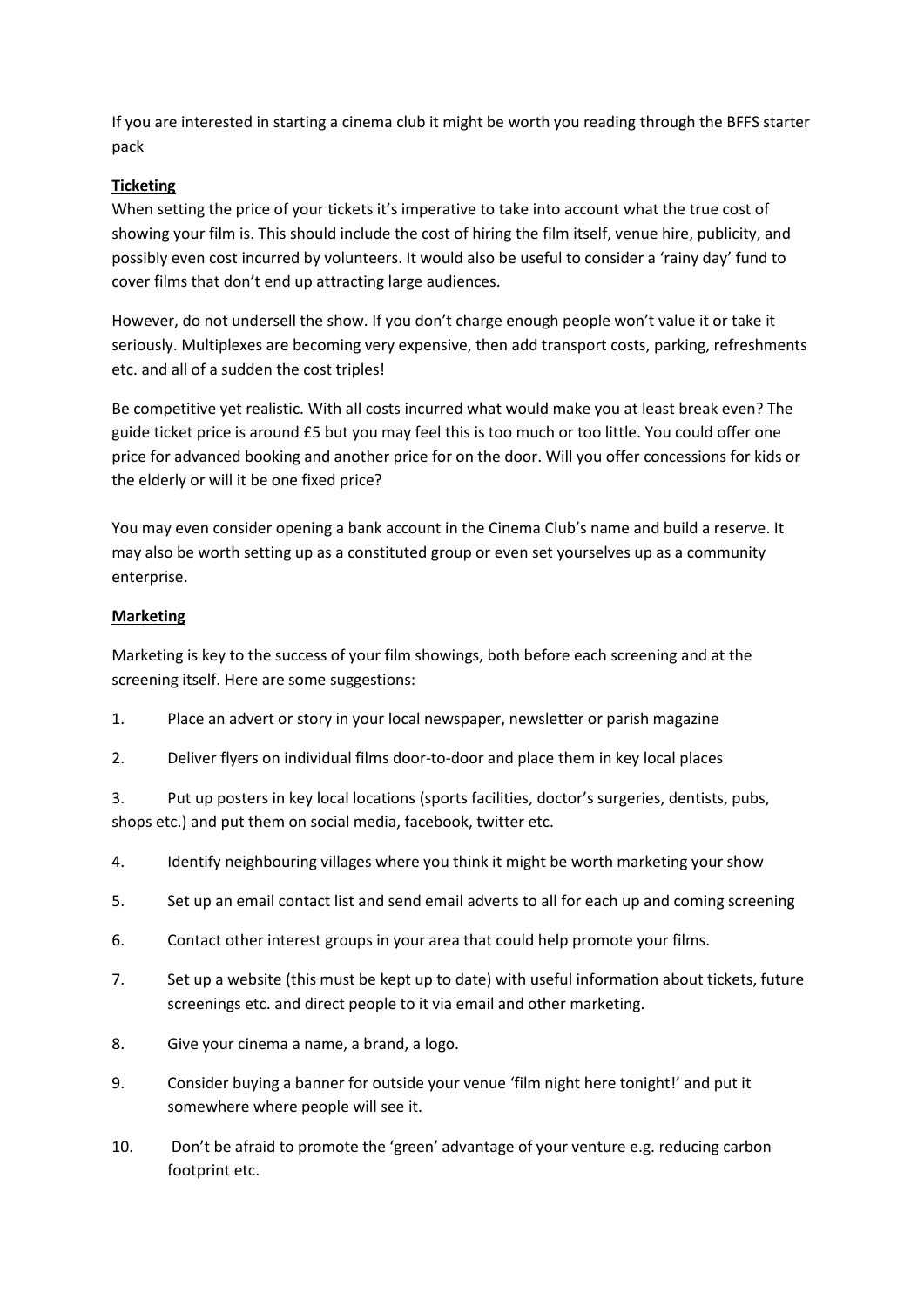11. Show trailers for your next showing to entice people back.

## **Programming & presentation**

Film choice – make sure you're showing films that people WANT to see! DVD's are so cheap these days, and many have home cinema equipment, so you need to offer something extra special. Try to access those films that have just left the cinema but not quite on DVD release. These films can be accessed (at a cost) either directly via Film Ban[k www.filmbank.co.uk](http://www.filmbank.co.uk/) e.g.

Identify your core audience and although it'll be difficult to please everyone make sure you please them and not yourself. Invite suggestions for future showings. Listen and respond to comments.

Picture: make sure it's bang on centre, in focus and no heads are in the way. The bottom line of the picture should be as high as possible, the screen filled from side to side with gaps at top and bottom (letterbox).

Sound: don't put the sound on too loud, it can become distorted. Be aware of your venue's acoustics, it's likely to be your biggest problem when it comes to sound.

Presentation: use black out blinds if you can, they do make a difference. Failing that use layers of black bin liners. You'd be surprised how much light comes through curtains even when they're closed, also fire exits! It is advisable not to offer a break in a film. However you may find that your audience would prefer this, especially if the film is particularly long. Why not formally welcome people and say goodnight….the personal touch.

## **Other critical success factors**

- You won't be able to compete with the multiplexes for their picture and sound quality, but you will be able to offer something different.
- Make it a sociable event, make it fun and give people a good night out.
- Offer different (and cheaper!) refreshments, e.g. ice cream, chocolate, soft drinks, wine (although make sure you've got the correct licence to sell wine, otherwise make it a 'bring your own' event).
- Build up a group of volunteers to help you to avoid burning out by doing everything yourself.
- Get people to understand where their money is going, what a bargain it is, and the whole community benefits from their money staying in the community.
- Also promote, as mentioned above, the 'green' aspect of your venture

#### **Equipment**

Good quality equipment is a must for any group wanting to set up cinema events and we encourage all organisers to run the events as professionally and commercially as possible, thus attracting the widest possible audience and to compete with the nearby multiplexes. People will attend if the